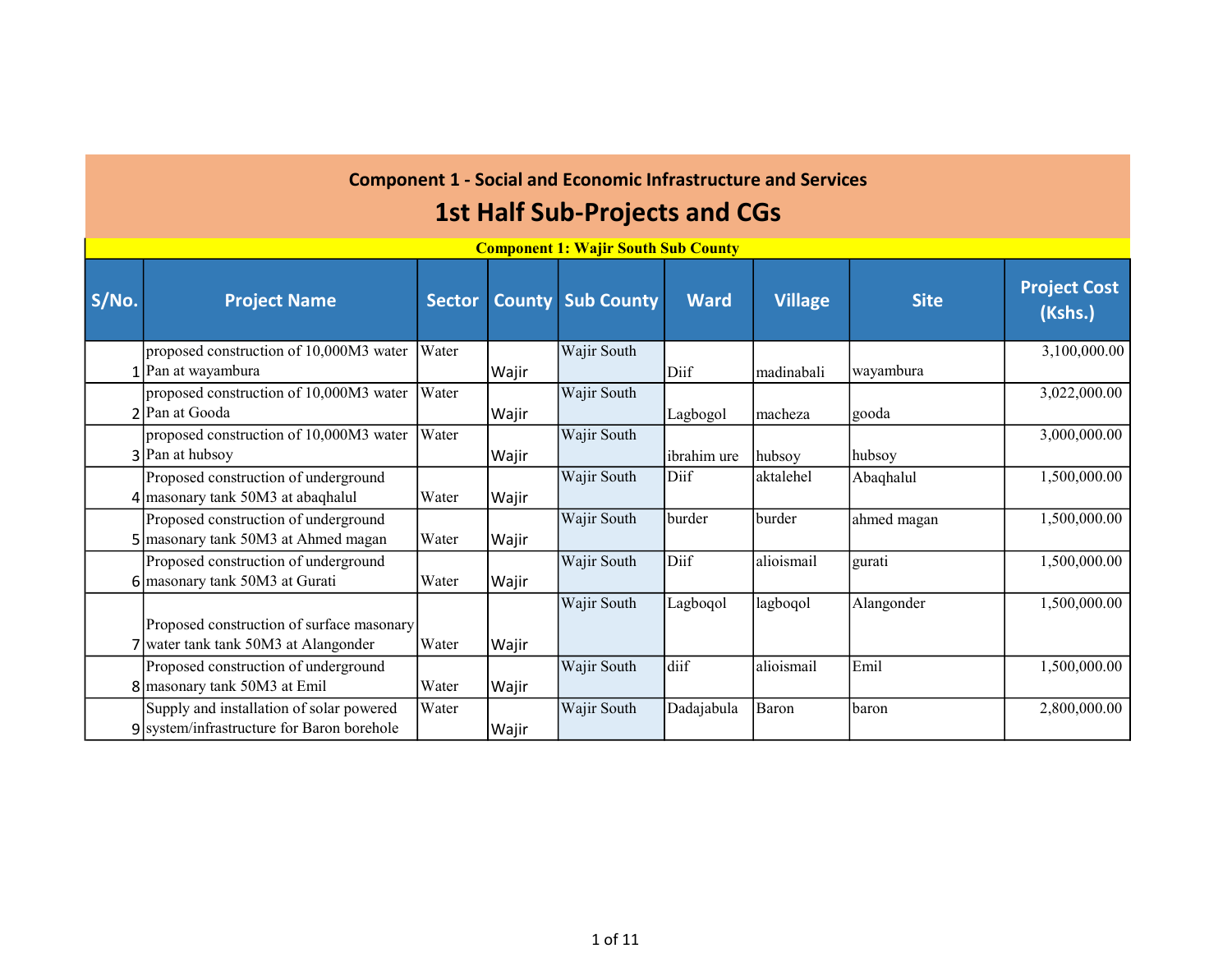|                 |                                           |               |               | <u>Component 1. Wajn bouth bub County</u> |             |                |                         |                                |
|-----------------|-------------------------------------------|---------------|---------------|-------------------------------------------|-------------|----------------|-------------------------|--------------------------------|
| S/No.           | <b>Project Name</b>                       | <b>Sector</b> | <b>County</b> | <b>Sub County</b>                         | <b>Ward</b> | <b>Village</b> | <b>Site</b>             | <b>Project Cost</b><br>(Kshs.) |
|                 | Supply and installation of solar powered  | Water         |               | Wajir South                               | burder      | Kursin         | kursin                  | 2,621,000.00                   |
|                 | system/infrastaructure at Kursin borehole |               |               |                                           |             |                |                         |                                |
| 10 <sup>1</sup> |                                           |               | Wajir         |                                           |             |                |                         |                                |
|                 | Supply and installation of solar powered  | Water         |               | Wajir South                               | Banane      | Sarif          | Turguda                 | 3,000,000.00                   |
|                 | system/infrastructure at Turguda borehole |               |               |                                           |             |                |                         |                                |
| 11              |                                           |               | Wajir         |                                           |             |                |                         |                                |
|                 | Supply and installation of solar powered  | Water         |               | Wajir South                               | Diif        | Qarurah        | Qarurah                 | 2,900,000.00                   |
|                 | system/infrastructure at Qarurah borehole |               |               |                                           |             |                |                         |                                |
| 12              |                                           |               | Wajir         |                                           |             |                |                         |                                |
|                 | Supply and installation of solar powered  | Water         |               | Wajir South                               | Diif        | Salalma Bh 2   | Salalma BH <sub>2</sub> | 2,800,000.00                   |
|                 | system/infrastructure Salalma borehole 2  |               |               |                                           |             |                |                         |                                |
| 13              |                                           |               | Wajir         |                                           |             |                |                         |                                |
|                 | Supply and installation of solar powered  | Water         |               | Wajir South                               | Lagboqol    | Tesorie        | Quli                    | 2,721,000.00                   |
|                 | 14 system/infrastructure at Quli borehole |               | Wajir         |                                           |             |                |                         |                                |
|                 | Construction of one twin toilet at jirqa  | Water         |               | Wajir South                               | banane      | shimbirbul     | jiriqa                  | 378,000.00                     |
|                 | 15 borehole                               |               | Wajir         |                                           |             |                |                         |                                |
|                 | Construction of one twin toilet at        | Water         |               | Wajir South                               | Lagbogol    | tosorie        | Alangonder              | 378,000.00                     |
|                 | 16 Alangonder borehole                    |               | Wajir         |                                           |             |                |                         |                                |
|                 | Construction of one livetsock water       | Water         |               | Wajir South                               | banane      | shimbirbul     | Shomageri one trough    | 304,500.00                     |
|                 | 17 troughs at Shomageri borehole          |               | Wajir         |                                           |             |                |                         |                                |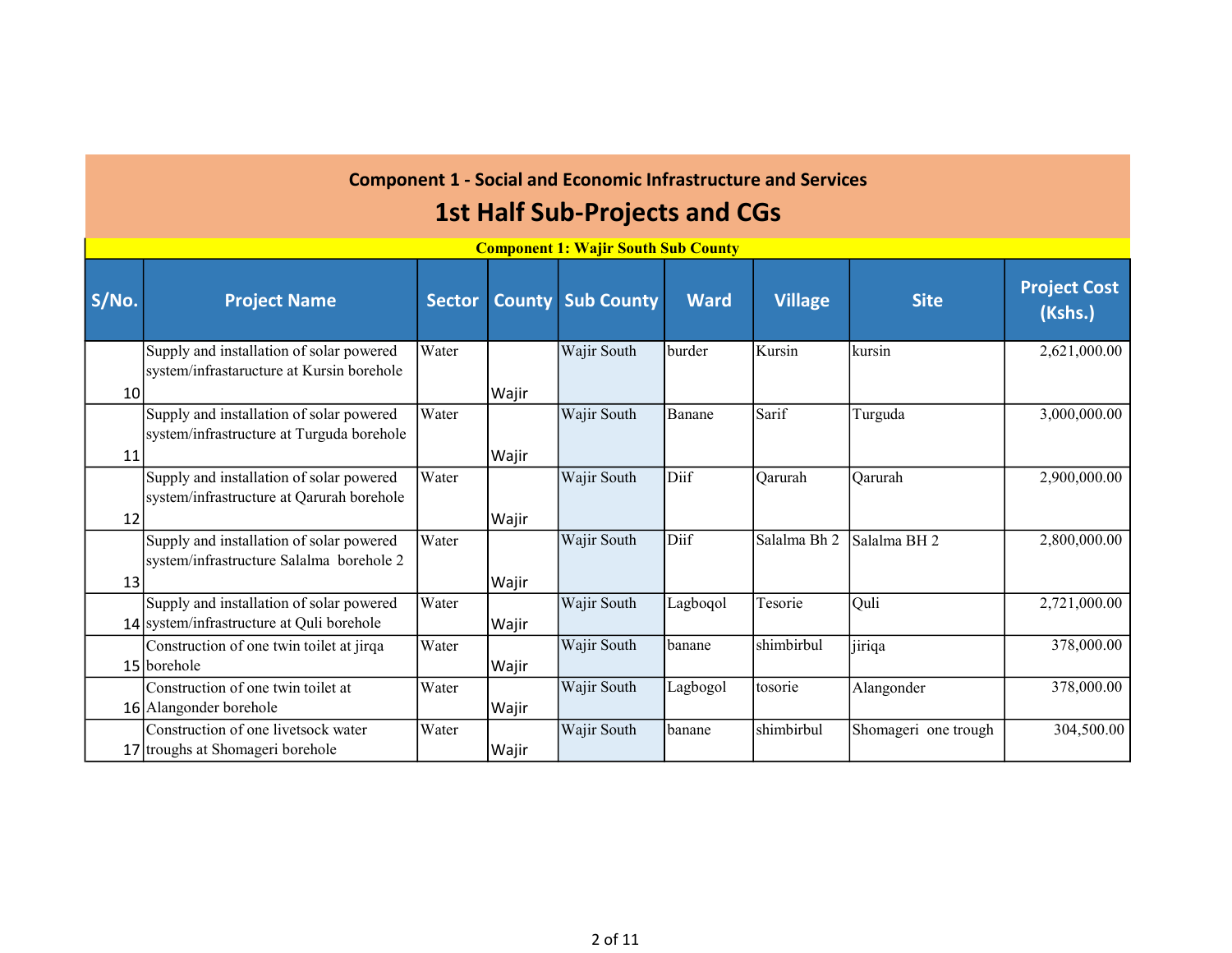|       |                                                                                                               |               |               | Component 1. <i>Wajn South Sub County</i> |             |                |             |                                |
|-------|---------------------------------------------------------------------------------------------------------------|---------------|---------------|-------------------------------------------|-------------|----------------|-------------|--------------------------------|
| S/No. | <b>Project Name</b>                                                                                           | <b>Sector</b> | <b>County</b> | <b>Sub County</b>                         | <b>Ward</b> | <b>Village</b> | <b>Site</b> | <b>Project Cost</b><br>(Kshs.) |
|       | procure and supply essential equipments<br>18 for dilmanyaley dispensary                                      | Health        | Wajir         | Wajir South                               | habaswein   | Dilmanyaley    | dilmanyale  | 1,000,000.00                   |
|       | procure and supply essential equipments<br>19 for habasweine sub county hospital                              | Health        | Wajir         | Wajir South                               | habaswein   | Habasweine     | habaswein   | 3,070,000.00                   |
|       | procure and supply essential equipments<br>$20$ for Ibrahimure health centre                                  | Health        | Wajir         | Wajir South                               | ibrahimure  | ibrahimure     | ibrahimure  | 1,000,000.00                   |
|       | construction of one staff house at Meygag<br>21 dispensary                                                    | Health        | Wajir         | Wajir South                               | ibrahim ure | Meygag         | Meygag      | 2,100,000.00                   |
|       | renovation of out-patient and maternity at<br>22 Kursin dispensary                                            | Health        | Wajir         | Wajir South                               | burder      | Kursin         | kursin      | 4,879,000.00                   |
|       | renovation of out-patient department, drug  Health<br>store and maternity wing at biyamathow<br>23 dispensary |               | Wajir         | Wajir South                               | Biyamathow  | biyamathow     | biyamathow  | 4,929,000.00                   |
|       | renovation of maternity wing and staff<br>24 houses at sarif dispensary                                       | Health        | Wajir         | Wajir South                               |             | lsarif         | sarif       | 4,829,000.00                   |
|       | renovation of out-patient at Meri<br>25 dispensary                                                            | Health        | Wajir         | Wajir South                               | habaswein   | meri           | meri        | 4,879,000.00                   |
|       | renovation of out-patient at Ibrahim ure<br>26 dispensary                                                     | Health        | Wajir         | Wajir South                               | banane      | biyamathow     | ibrahim ure | 4,779,000.00                   |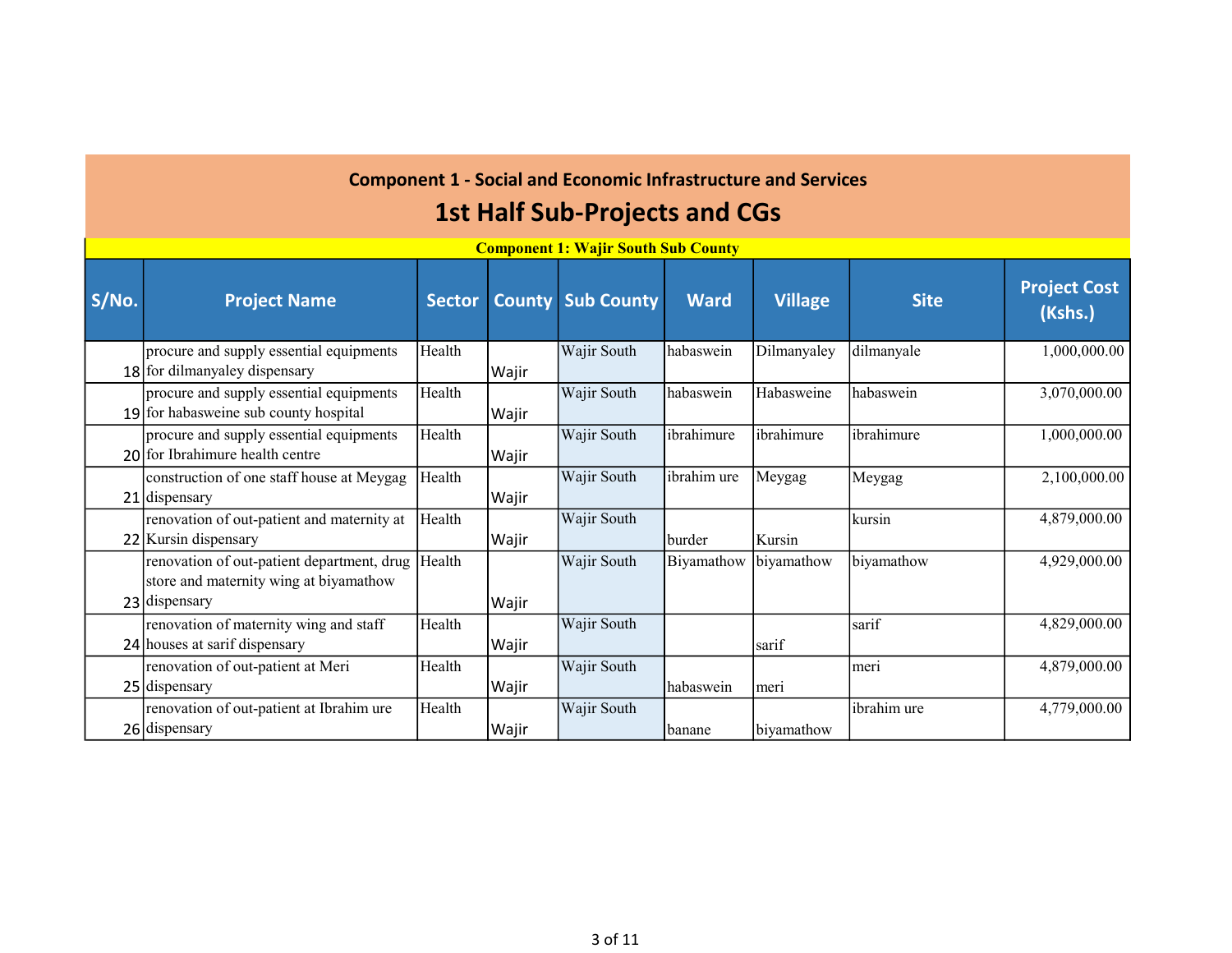|       |                                           |               |               | Component 1. Wajn South Sub County |             |                |                       |                                |
|-------|-------------------------------------------|---------------|---------------|------------------------------------|-------------|----------------|-----------------------|--------------------------------|
| S/No. | <b>Project Name</b>                       | <b>Sector</b> | <b>County</b> | <b>Sub County</b>                  | Ward        | <b>Village</b> | <b>Site</b>           | <b>Project Cost</b><br>(Kshs.) |
|       | Construction of an Incenerator for health | Health        |               | Wajir South                        | habaswein   | Abakore        | Abakore               | 544,000.00                     |
|       | facilities waste management at Abakore    |               |               |                                    |             |                |                       |                                |
|       | 27 health centre                          |               | Wajir         |                                    |             |                |                       |                                |
|       | 28 Gravelling and murrum spot filling     | Roads         | Wajir         | Wajir South                        | Diif        | alioismail     | alioismail - Diif     | 4,737,600.00                   |
|       | Bush clearing and grading of Quli-        | Roads         |               | Wajir South                        |             |                |                       | 4,070,200.00                   |
|       | 29 Alangader road.                        |               | Wajir         |                                    | lagabogol   | tosorie        | quli to alangonder    |                                |
|       | Bush clearing and grading of Dagahley-    | roads         |               | Wajir South                        |             |                |                       | 4,070,200.00                   |
|       | 30 Abdilegab road.                        |               | Wajir         |                                    | banane      | dagahley       | Dagahley abdillegab   |                                |
|       | Bush clearing and grading of wajir bor-   | Roads         |               | Wajir South                        |             |                |                       | 4,070,200.00                   |
|       | 31 ibrahimure road.                       |               | Wajir         |                                    | dadaj       | ibrahimure     | wajir bor -ibrahimure |                                |
|       | Bush clearing and grading of Haralawayu-  | Roads         |               | Wajir South                        |             |                |                       | 4,070,200.00                   |
|       | 32 Dagahley road.                         |               | Wajir         |                                    | Dadajabulla | dagahley       | Haralawayu-Dagahley   |                                |
|       | Construction of two classrooms in         | Education     |               | Wajir South                        | ibrahim ure | eladow         | kulaaley 2            | 3,011,428.00                   |
|       | Kulaaley primary school and supply of 80  |               |               |                                    |             |                |                       |                                |
|       | Desks (40 per classroom) as per MoE       |               |               |                                    |             |                |                       |                                |
|       | 33 giudelines                             |               | Wajir         |                                    |             |                |                       |                                |
|       | Construction of two classrooms in         | Education     |               | Wajir South                        | diif        | alioismail     | Alioismail 2          | 3,011,428.00                   |
|       | Alioismail primary school and supply of   |               |               |                                    |             |                |                       |                                |
|       | 80 Desks (40 per classroom) as per MoE    |               |               |                                    |             |                |                       |                                |
|       | 34 giudelines                             |               | Wajir         |                                    |             |                |                       |                                |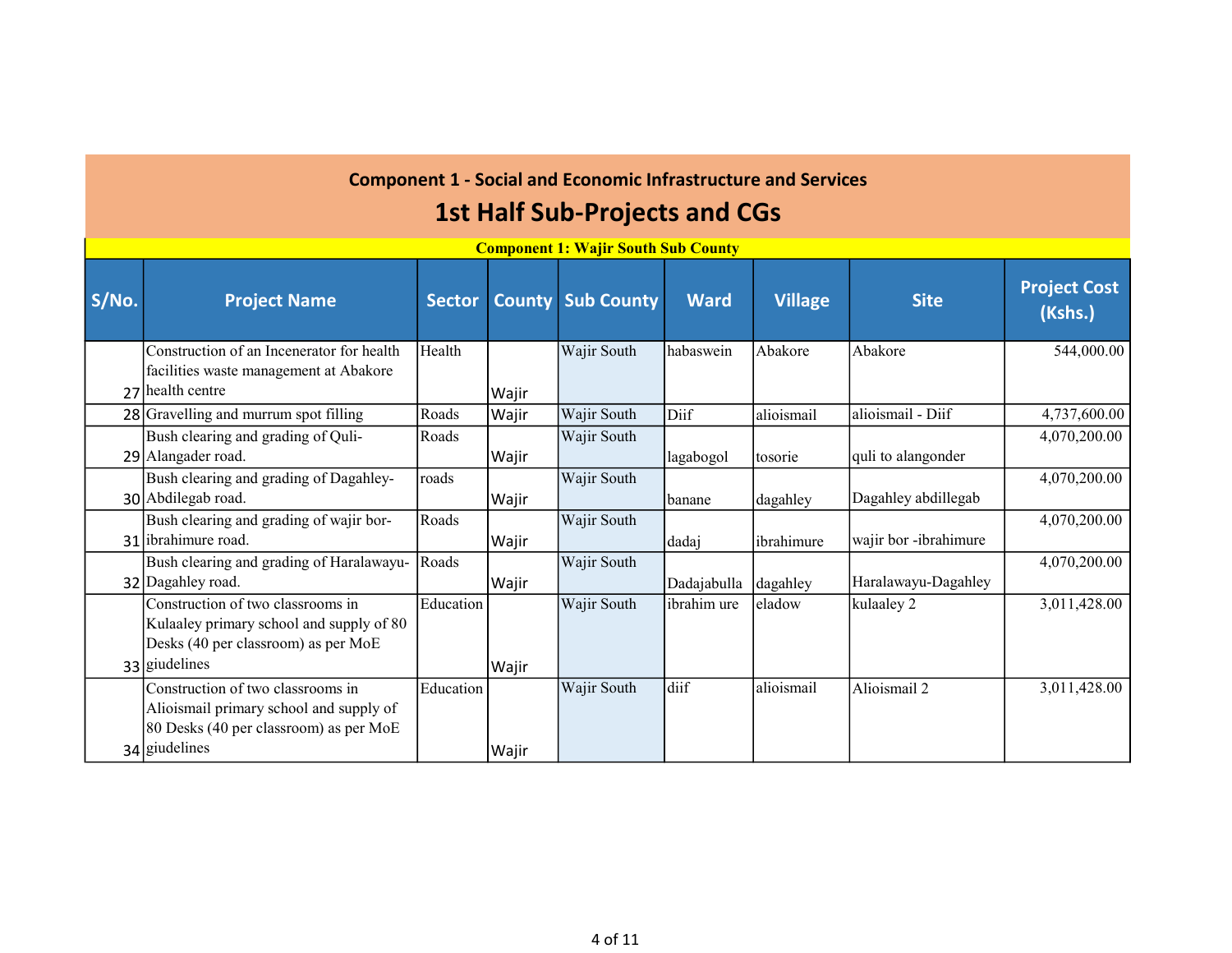|       |                                                                                                                                                  |               |               | <u>Component 1. Wajn South Sub County</u> |             |                |               |                                |
|-------|--------------------------------------------------------------------------------------------------------------------------------------------------|---------------|---------------|-------------------------------------------|-------------|----------------|---------------|--------------------------------|
| S/No. | <b>Project Name</b>                                                                                                                              | <b>Sector</b> | <b>County</b> | <b>Sub County</b>                         | <b>Ward</b> | <b>Village</b> | <b>Site</b>   | <b>Project Cost</b><br>(Kshs.) |
|       | Construction of one classroom in Eyrib<br>primary school and supply of 40 as per<br>35 MoE giudelines                                            | Education     | Wajir         | Wajir South                               | lagbogol    | lagbogol       | Eyrib 1       | 1,505,714.00                   |
| 36    | Construction of two classrooms in Matana<br>primary school and supply of 80 Desks (40<br>per classroom) aspe MoE giudelines                      | Education     | Wajir         | Wajir South                               | lagbogol    | matana         | matana 2      | 3,011,428.00                   |
|       | Construction of one classroom in Darfur<br>primary school and supply of 40 desks as<br>37 provided in MoE giudelines                             | Education     | Wajir         | Wajir South                               | banane      | dagahley       | Darfur        | 1,505,714.00                   |
|       | Construction of two classrooms in Bulla<br>Juu primary school and supply of 80<br>Desks (40 per classroom) as per MoE<br>38 guidelines           | Education     | Wajir         | Wajir South                               | habaswein   | Habaswein      | bulla juu 2   | 3,011,428.00                   |
|       | Construction of two classrooms in Old<br>Dam primary school and supply of 80<br>Desks (40 per classroom) as provided for<br>39 in moE guidelines | Education     | Wajir         | Wajir South                               | diif        | diif           | old dam 2     | 3,011,428.00                   |
|       | Construction of one classroom in Abdille<br>Gab primary school and supply of 40<br>$40$ desks as per MoE guidelines                              | Education     | Wajir         | Wajir South                               | banane      | lambara        | abdilla gab 1 | 1,505,714.00                   |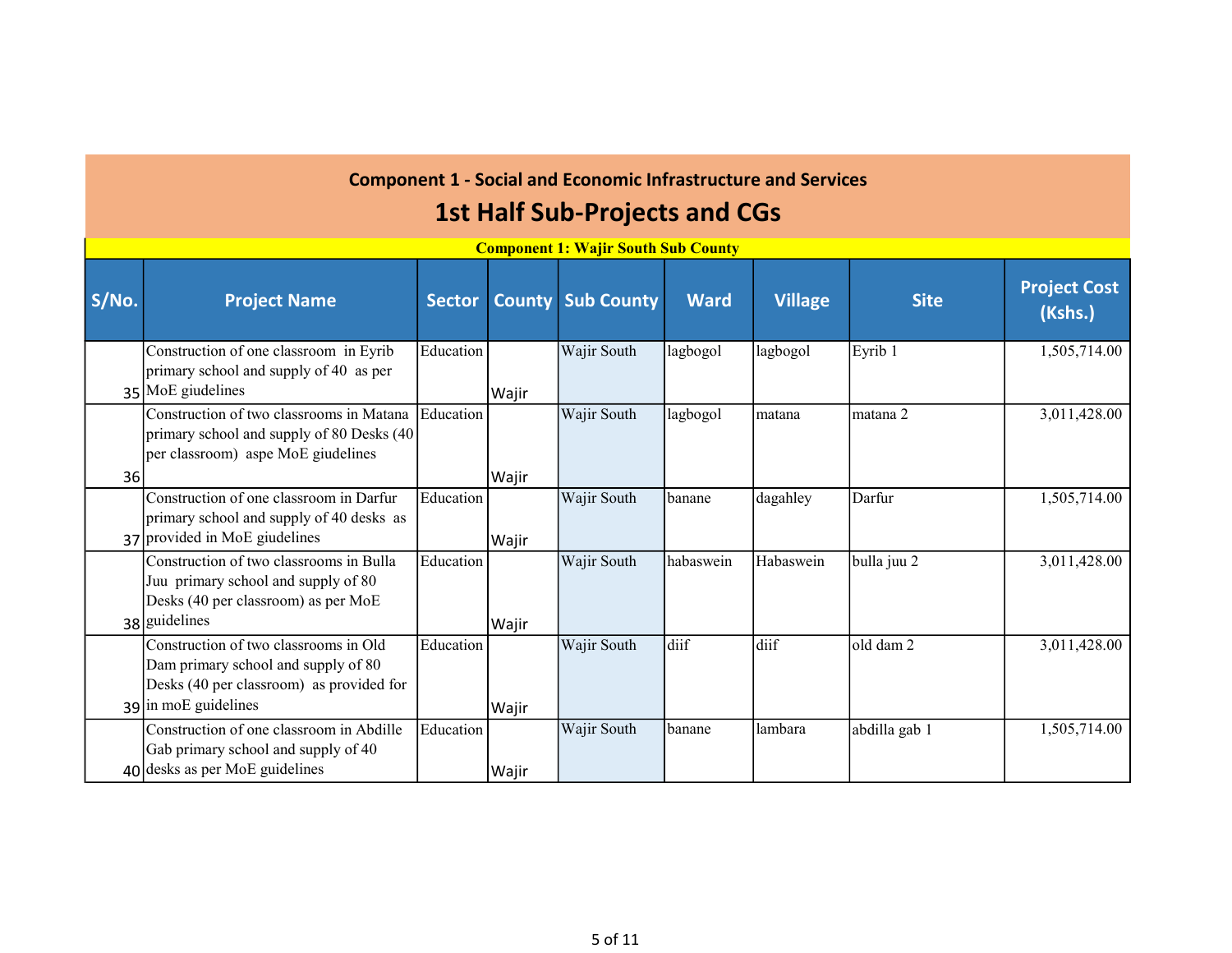| S/No. | <b>Project Name</b>                                                                                                                      | <b>Sector</b> | <b>County</b> | <b>Sub County</b> | <b>Ward</b> | <b>Village</b> | <b>Site</b>     | <b>Project Cost</b><br>(Kshs.) |
|-------|------------------------------------------------------------------------------------------------------------------------------------------|---------------|---------------|-------------------|-------------|----------------|-----------------|--------------------------------|
|       | Construction of two classrooms in<br>Dadajabulla primary school and supply of<br>80 Desks (40 per classroom) as per MoE<br>41 guidleines | Education     | Wajir         | Wajir South       | dadajabula  | Dadajabulla    | Dadajabulla 2   | 3,011,428.00                   |
|       | Construction of two classrooms in Welari<br>primary school and supply of 80 Desks (40)<br>$42$ per classroom) as per moE guidelines      | Education     | Wajir         | Wajir South       | banane      | dagahley       | welari 2        | 3,011,428.00                   |
|       | Construction of one classroom in Karu<br>primary school and supply of 40 desks as<br>43 per MoE Guidelines                               | Education     | Wajir         | Wajir South       | habaswein   | Habaswein      | karu1           | 1,505,714.00                   |
|       | Construction of one classroom in abore<br>primary school and supply of 40 desks as<br>44 per MoE guidelines                              | Education     | Wajir         | Wajir South       | habaswein   | karu           | Abore 1         | 1,505,714.00                   |
|       | Construction of one classroom in Sarif<br>primary school and supply of 40 desks as<br>45 provided in MoE guidelines                      | Education     | Wajir         | Wajir South       | banane      | sarif          | Sarif           | 1,505,722.00                   |
|       | Construction of two classrooms in Kibilay<br>Girls school and supply of 80 Desks (40<br>46 per classroom)                                | Education     | Wajir         | Wajir South       | Habaswein   | Habaswein      | Kibilay Girls 2 | 3,011,428.00                   |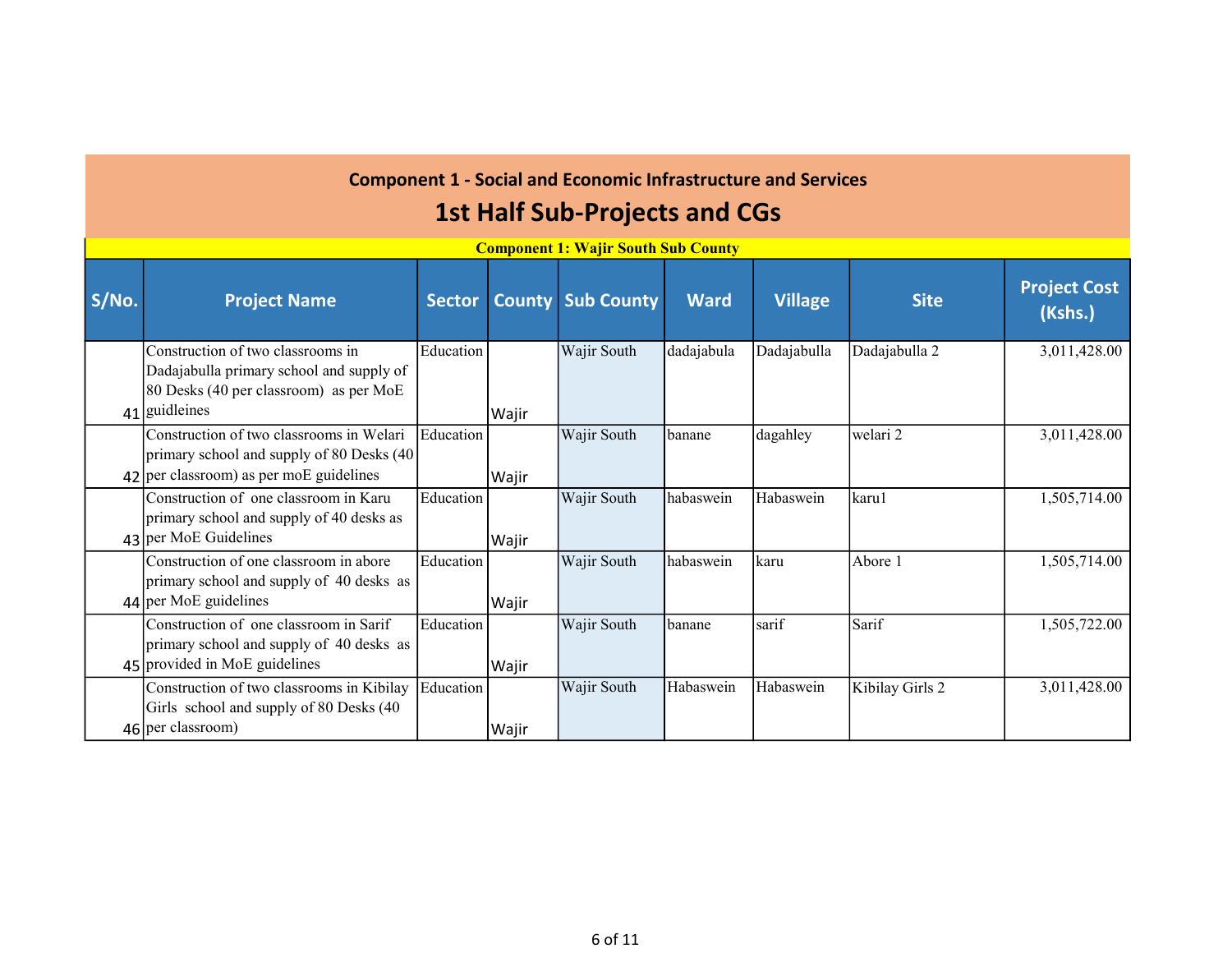|       | <u>Component 1. Wajn South Sub County</u>                                                                                                        |               |               |                   |             |                |               |                                |  |  |  |  |
|-------|--------------------------------------------------------------------------------------------------------------------------------------------------|---------------|---------------|-------------------|-------------|----------------|---------------|--------------------------------|--|--|--|--|
| S/No. | <b>Project Name</b>                                                                                                                              | <b>Sector</b> | <b>County</b> | <b>Sub County</b> | <b>Ward</b> | <b>Village</b> | <b>Site</b>   | <b>Project Cost</b><br>(Kshs.) |  |  |  |  |
|       | Construction of two classrooms in<br>Waradarsama primary school and supply<br>of 80 Desks (40 per classroom) as<br>47 provided in Moe Guidelines | education     | Wajir         | Wajir South       | Diif        | qururah        | waradarisama2 | 3,011,428.00                   |  |  |  |  |
|       | Contrcution of one twin latrine at<br>Morothiley primary school as provided in<br>$48$ the BoQ                                                   | Education     | Wajir         | Wajir South       | banane      | sabul          | marothile     | 490,000.00                     |  |  |  |  |
|       | Contrcution of one twin latrine at<br>Aktalahel primary school as provided in<br>$49$ the BoQ                                                    | Education     | Wajir         | Wajir South       | diif        | aktalehel      | aktalehel     | 490,000.00                     |  |  |  |  |
| 50    | Contrcution of one twin latrine at gedwab<br>primary school as provided in the BoQ                                                               | Education     | Wajir         | Wajir South       | dadajabual  | Gedwab         | Gedwab        | 490,000.00                     |  |  |  |  |
| 51    | Contrcution of one twin latrine at Rababale Education<br>primary school as provided in the BoQ                                                   |               | Wajir         | Wajir South       | burder      | qoqar          | Rababale      | 490,000.00                     |  |  |  |  |
|       | Contrcution of one twin latrine at Eyrib<br>52 primary school as provided in the BoQ                                                             | Education     | Wajir         | Wajir South       | Labgogol    | Eyrib          | Eyrib         | 490,000.00                     |  |  |  |  |
|       | Contrcution of one twin latrine at Elgal<br>53 primary school as provided in the BoQ                                                             | Education     | Wajir         | Wajir South       | Labgogol    | lagbogol       | Elgal         | 490,000.00                     |  |  |  |  |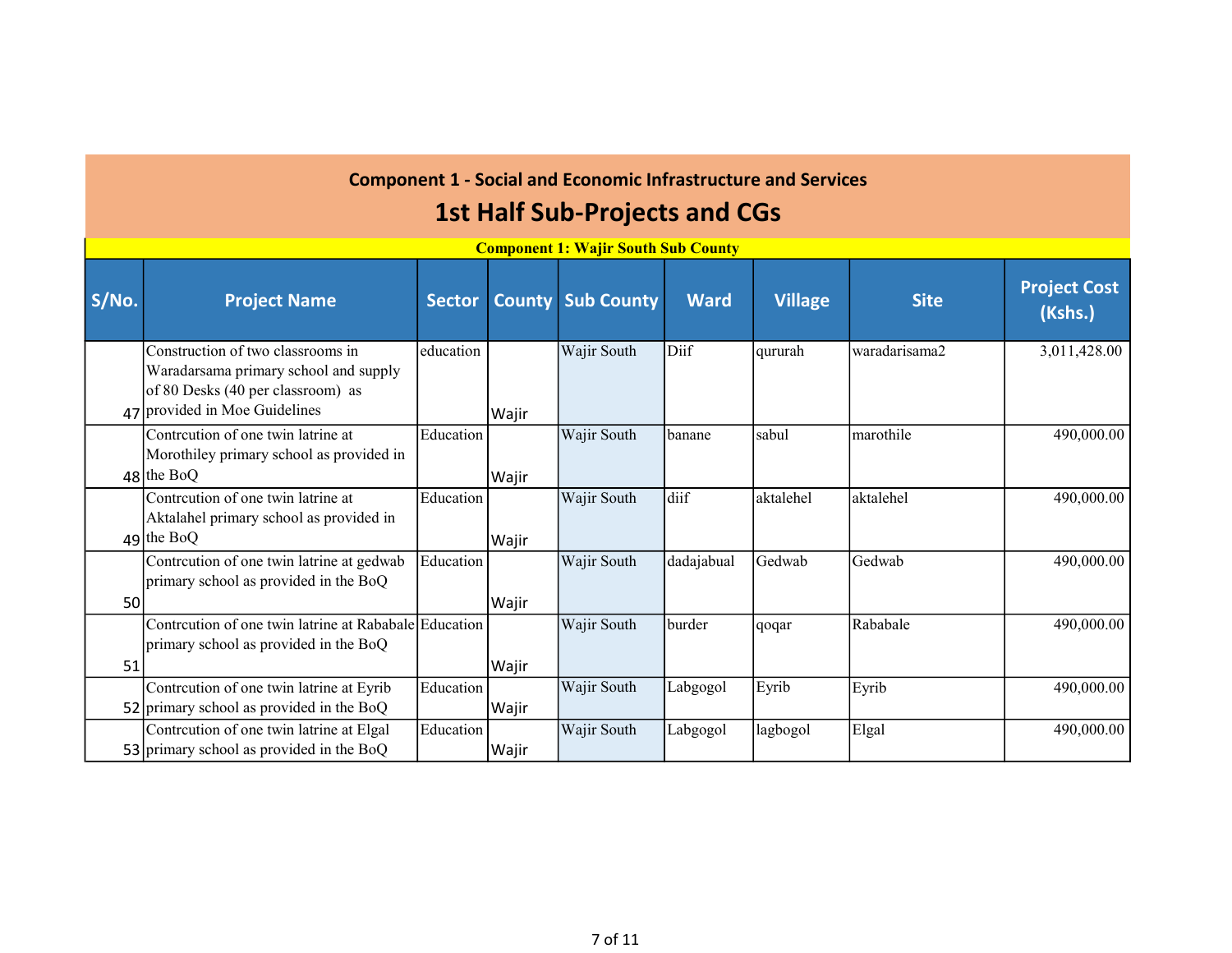|       |                                                                                                |               |       | <u>Сошронсист, wајн боиш бив Соингу</u> |             |                |                       |                                |
|-------|------------------------------------------------------------------------------------------------|---------------|-------|-----------------------------------------|-------------|----------------|-----------------------|--------------------------------|
| S/No. | <b>Project Name</b>                                                                            | <b>Sector</b> |       | <b>County Sub County</b>                | <b>Ward</b> | <b>Village</b> | <b>Site</b>           | <b>Project Cost</b><br>(Kshs.) |
| 54    | Contrcution of one twin latrine at Alidumal Education<br>primary school as provided in the BoQ |               | Wajir | Wajir South                             | Labgogol    | lagbogol       | lalidumal             | 490,000.00                     |
| 55    | Contrcution of one twin latrine at Kanjara<br>primary school as provided in the BoQ            | Education     | Wajir | Wajir South                             | habaswein   | Mathahlibah    | Kanjara               | 490,000.00                     |
|       | Contrcution of one twin latrine at Fini<br>56 primary school as provided in the BoQ            | Education     | Wajir | Wajir South                             | banane      | sabuli         | Fini                  | 490,000.00                     |
|       | Renovation of two calssrooms at Ndege<br>57 primary school as provided in BoQ                  | Education     | Wajir | Wajir South                             | Habaswein   | habaswein      | Ndedge primary 2      | 1,230,080.00                   |
|       | Renovation of three calssrooms at<br>Habasweine primary school as provided in<br>58 BoQ        | Education     | Wajir | Wajir South                             | habaswein   | habaswein      | habasweine primary 3  | 1,845,120.00                   |
|       | Renovation of two calssrooms at Kibilay<br>59 Girls school as provided in BoQ                  | Education     | Wajir | Wajir South                             | habaswein   | habaswein      | Kibilay girls 2       | 1,230,080.00                   |
| 60    | Renovation of one Dormitory at Ogle girls<br>secondary school as provided in BoQ               | Education     | Wajir | Wajir South                             | Habaswein   | habaswein      | Ogle girls domitory 1 | 615,040.00                     |
|       | Renovation of two calssrooms at<br>Dilmanyale primary school as provided in<br>61 BoQ          | Education     | Wajir | Wajir South                             | Habaswein   | Dilmanyale     | dilmanyale primary 2  | 1,230,080.00                   |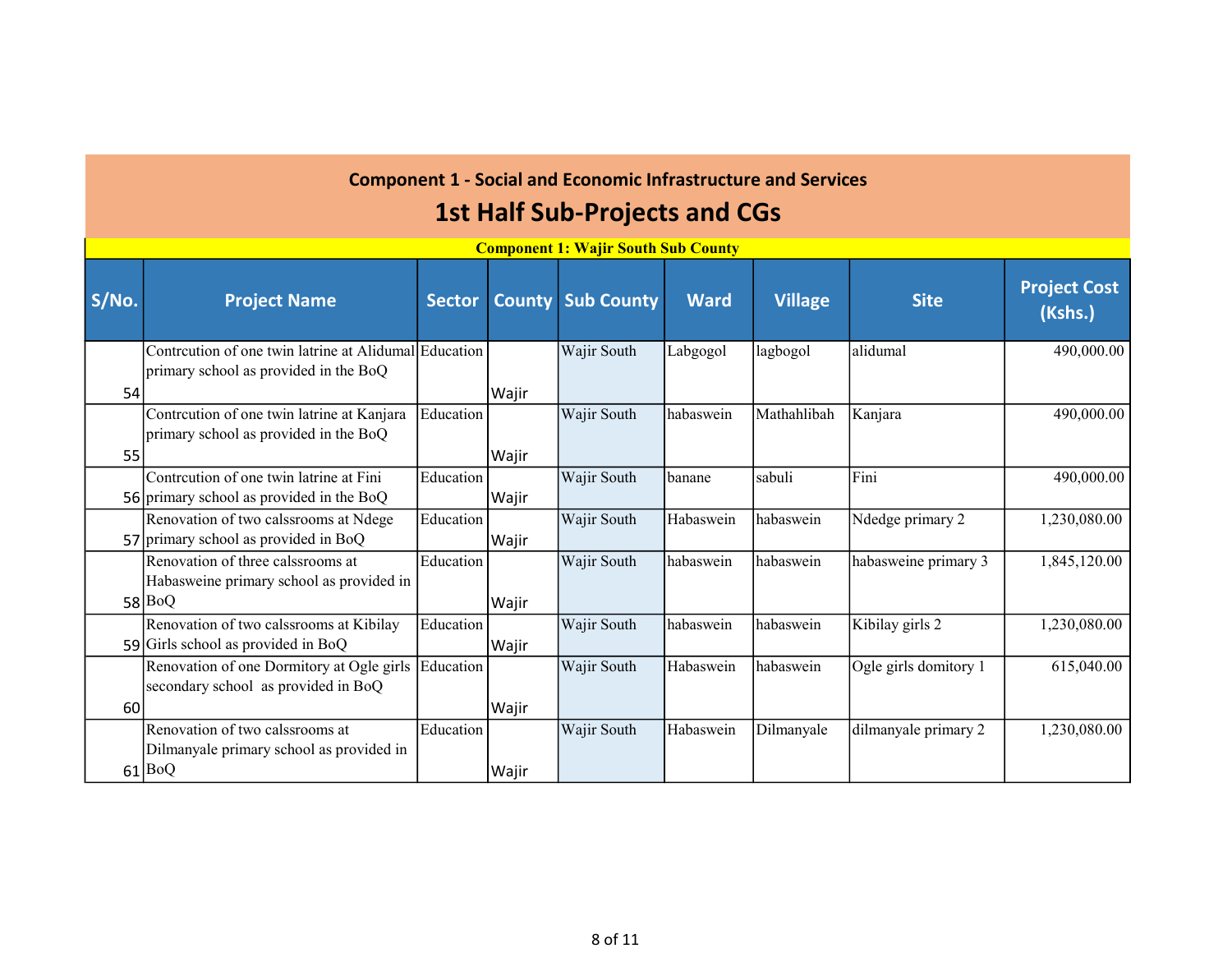|       | <b>Component 1: Wajir South Sub County</b>                                            |               |               |                   |             |            |                      |                                |  |  |  |
|-------|---------------------------------------------------------------------------------------|---------------|---------------|-------------------|-------------|------------|----------------------|--------------------------------|--|--|--|
| S/No. | <b>Project Name</b>                                                                   | <b>Sector</b> | <b>County</b> | <b>Sub County</b> | <b>Ward</b> | Village    | <b>Site</b>          | <b>Project Cost</b><br>(Kshs.) |  |  |  |
|       | Renovation of two calssrooms at<br>Biyamathow primary school as provided in<br>62 BoQ | Education     | Wajir         | Wajir South       | banane      | Biyamathow | Biyamathow primary 2 | 1,230,080.00                   |  |  |  |
| 63    | Renovation of two calssrooms at Gedwab<br>primary school as provided in BoQ           | Education     | Wajir         | Wajir South       | dadajabual  | Gedwab     | Gedwab primary 2     | 1,230,080.00                   |  |  |  |
|       | Renovation of two calssrooms at Elgal<br>$64$ primary school as provided in BoQ       | Education     | Wajir         | Wajir South       | Lagboqol    | lagboqol   | Elgal primary 2      | 1,230,080.00                   |  |  |  |
|       | Renovation of two calssrooms at Salalma<br>65 primary school as provided in BoQ       | Education     | Wajir         | Wajir South       | diif        | Salalma    | Salalma <sub>2</sub> | 1,230,080.00                   |  |  |  |
|       | Renovation of two calssrooms at Argani<br>66 primary school as provided in BoQ        | Education     | Wajir         | Wajir South       | ibrahim ure | Argani     | Argani 2             | 1,230,080.00                   |  |  |  |
|       | Renovation of two calssrooms at Sarif<br>67 primary school as provided in BoQ         | Education     | Wajir         | Wajir South       | Ibanane     | Sarif      | Sarif primary 2      | 1,230,080.00                   |  |  |  |
|       | Renovation of one classroom at Aktalahel<br>$68$ as provided in BoQ                   | Education     | Wajir         | Wajir South       | diif        | Aktalahel  | aktalahel primary    | 615,040.00                     |  |  |  |
|       | Renovation of two calssrooms at Tesorie<br>69 primary school as provided in BoQ       | Education     | Wajir         | Wajir South       | Lagboqol    | tesorei    | Tesorie primary 2    | 1,230,080.00                   |  |  |  |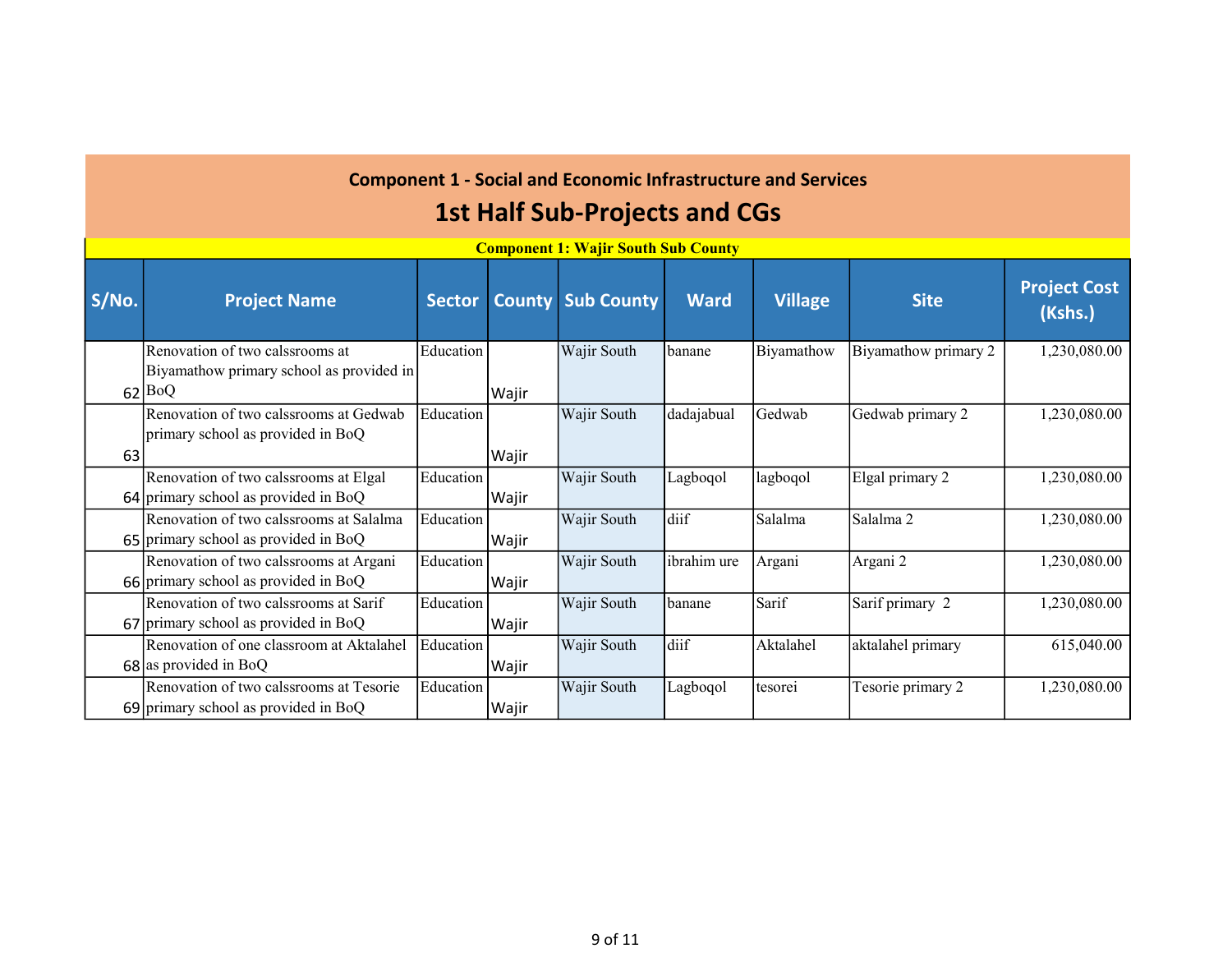|       |                                                                                                                                                                                                                                                                  |                   |       | <u>сотронене на тајн боиен био социез</u> |             |                |                   |                                |
|-------|------------------------------------------------------------------------------------------------------------------------------------------------------------------------------------------------------------------------------------------------------------------|-------------------|-------|-------------------------------------------|-------------|----------------|-------------------|--------------------------------|
| S/No. | <b>Project Name</b>                                                                                                                                                                                                                                              | <b>Sector</b>     |       | <b>County Sub County</b>                  | <b>Ward</b> | <b>Village</b> | <b>Site</b>       | <b>Project Cost</b><br>(Kshs.) |
|       | Rain water harvesting for aktalahel<br>school(supply and installation of 10,000<br>liter plastci tank with accessories, gutters<br>for water harvesting, contruction of raised<br>$(1.2m)$ concrete platform for tanks as<br>$70$ provided for in the BoQ        | Water             | Wajir | Wajir South                               | diif        | Aktalahel      | aktalahel primary | 356,500.00                     |
| 71    | Rain water harvesting for abakmathobe<br>primary school(supply and installation of<br>10,000 liter plastic tank with accessories,<br>gutters for water harvesting, contruction of<br>raised (1.2m) concrete platform for tanks<br>etc as provided for in the BoQ | Water             | Wajir | Wajir South                               | diif        | Abaqmathobe    | Abaqmathobe       | 356,500.00                     |
|       | Construction of ten (10) twin latrines for<br>poor and vulnerable households in<br>72 Habaswein                                                                                                                                                                  | Sanitation        | Wajir | Wajir South                               | habaswein   | habasweine     | Habaswein 10      | 4,273,000.00                   |
| 73    | Construction of Three (3) twin latrines for Sanitation<br>poor and vulnerable households in Kutich                                                                                                                                                               |                   | Wajir | Wajir South                               | habaswein   | Mathahlibah    | Kutich 3          | 1,281,900.00                   |
|       | Construction of Five (5) twin latrines for<br>74 poor and vulnerable households in Ohio                                                                                                                                                                          | <b>Sanitation</b> | Wajir | Wajir South                               | Ibrahimure  | Ohio           | Ohio 5            | 2,136,500.00                   |